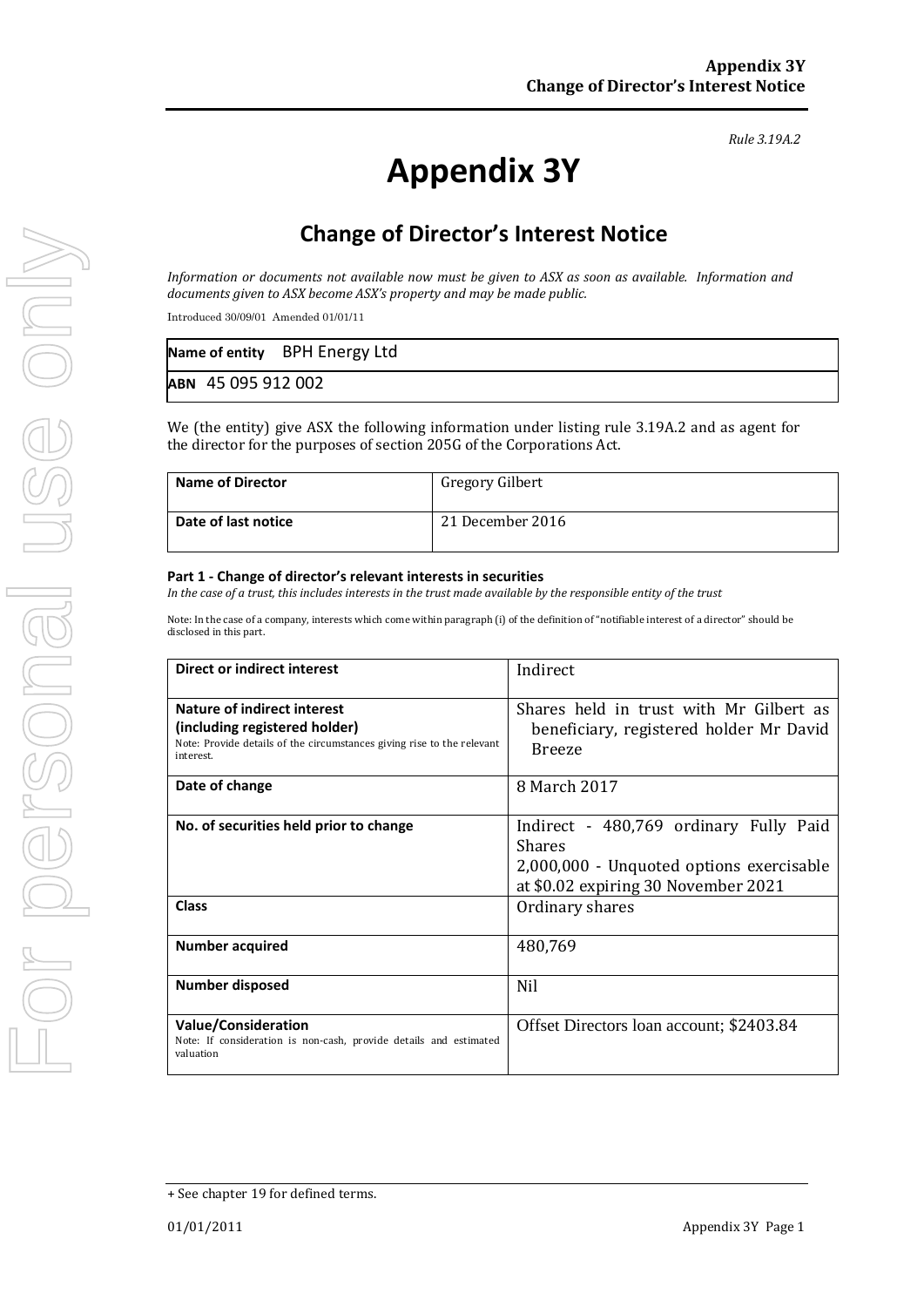| No. of securities held after change                                                                                                                                         | Indirect - 961,538 ordinary Fully Paid<br><b>Shares</b><br>2,000,000 - Unquoted options exercisable<br>at \$0.02 expiring 30 November 2021 |
|-----------------------------------------------------------------------------------------------------------------------------------------------------------------------------|--------------------------------------------------------------------------------------------------------------------------------------------|
| Nature of change<br>Example: on-market trade, off-market trade, exercise of options, issue<br>of securities under dividend reinvestment plan, participation in buy-<br>back | Participation in Rights Issue                                                                                                              |

### **Part 2 – Change of director's interests in contracts**

Note: In the case of a company, interests which come within paragraph (ii) of the definition of "notifiable interest of a director" should be disclosed in this part.

| <b>Detail of contract</b>                                                                                                                                                      | N/A |
|--------------------------------------------------------------------------------------------------------------------------------------------------------------------------------|-----|
| <b>Nature of interest</b>                                                                                                                                                      | N/A |
| Name of registered holder<br>(if issued securities)                                                                                                                            | N/A |
| Date of change                                                                                                                                                                 | N/A |
| No. and class of securities to<br>which interest related prior to<br>change<br>Note: Details are only required for a contract in<br>relation to which the interest has changed | N/A |
| <b>Interest acquired</b>                                                                                                                                                       | N/A |
| <b>Interest disposed</b>                                                                                                                                                       | N/A |
| <b>Value/Consideration</b><br>Note: If consideration is non-cash, provide details and<br>an estimated valuation                                                                | N/A |
| Interest after change                                                                                                                                                          | N/A |

## **Part 3 –** +**Closed period**

| Were the interests in the securities or contracts detailed           | N/A |
|----------------------------------------------------------------------|-----|
| above traded during a <sup>+</sup> closed period where prior written |     |
| clearance was required?                                              |     |
| If so, was prior written clearance provided to allow the $\vert$ N/A |     |
| trade to proceed during this period?                                 |     |

<sup>+</sup> See chapter 19 for defined terms.